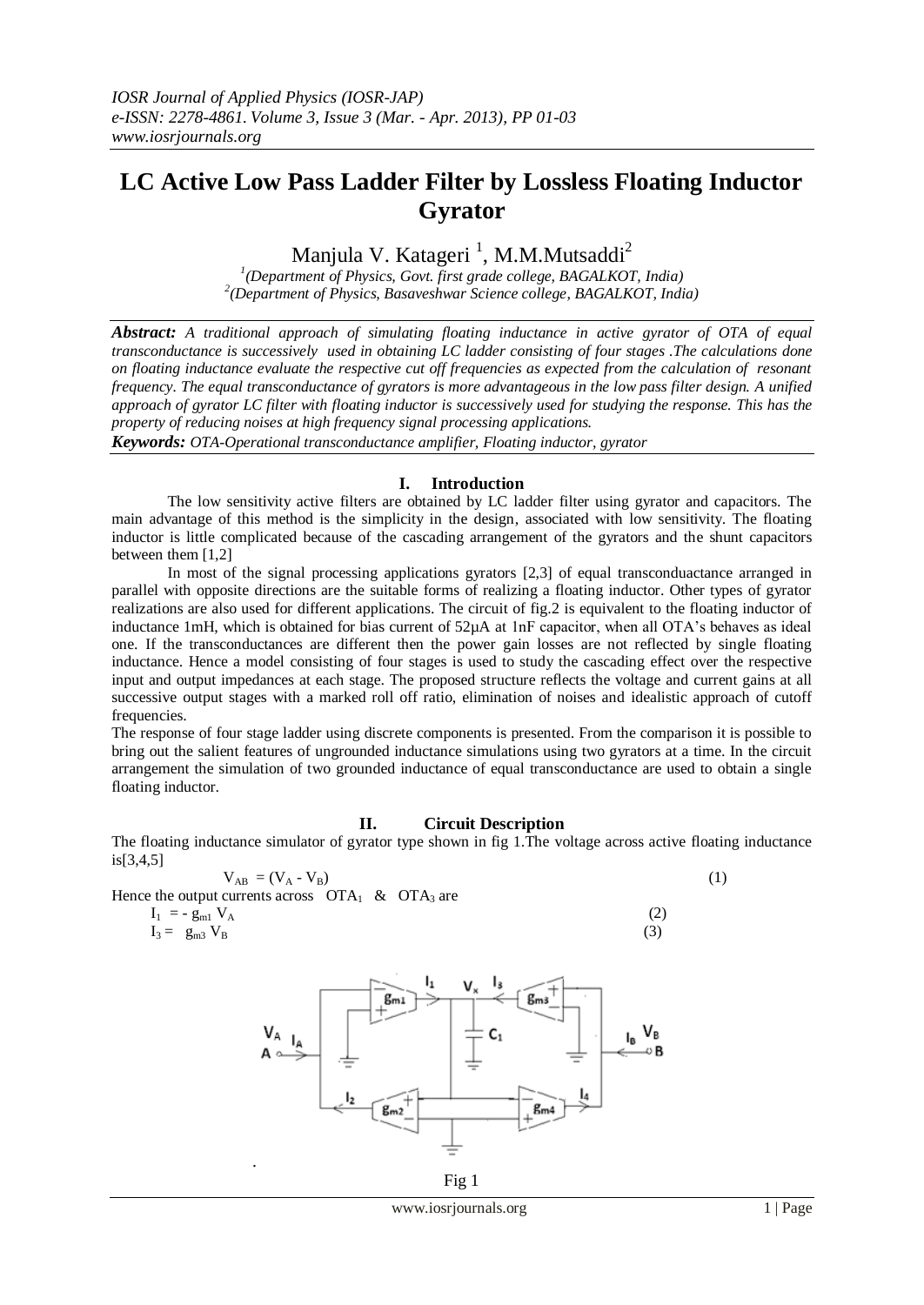The output voltage  $V_x$  of OTA<sub>1</sub> & OTA<sub>3</sub> is connected with the grounded capacitor C<sub>1</sub> is  $V_{x} = \frac{(l_{1} + l_{3})}{c^{c}}$  $\frac{1}{s}$  (4)

This  $V_x$  becomes input voltage for OTA<sub>2</sub> & OTA<sub>4</sub> gives output currents, are

$$
I_2 = g_{m2} V_x \tag{5}
$$

 $I_4 = -g_{m4} V_x$  (6)

Where  $g_m = I_B / 2V_T$ ,  $I_B$  is bias current and  $V_T$  is thermal voltage. For superior performance  $g_{m1} = g_{m2} = g_{m3}$  $g_{m4} = g_m$ , after substituting  $V_x$  from eqn. (4) in eqn. (5) & (6), we get

$$
\mathbf{I}_2 = \frac{g_m^2}{sc} \left( -\mathbf{V}_A + \mathbf{V}_B \right) \quad \text{and} \quad \mathbf{I}_4 = \frac{g_m^2}{sc} \left( \mathbf{V}_A - \mathbf{V}_B \right) \tag{7}
$$

Then  $I_A = -I_2$  &  $I_B = -I_4$ , from (7)  $I_A = -I_B$ . Therefore its equivalent impedance  $Z_{AB}$  is expressed as  $Z_{AB} = (V_A - V_B)/I_A = - (V_A - V_B)/I_B = SC/g_m^2 = SL$ 

The synthesized floating inductance is  $L = C/g_m^2 = (4 V_T^2 C / I_B^2)$ . This inductance can be electronically tuned by varying the external bias current[4,5,6].



Fig 2.

In realisation of floating inductor LC ladder[1] filter, several techniques are proposed for simulation of floating inductor. The tehnique used in simulating floating inductce in LC filters at idealistic approach in which the cutoff frequencies agreeing with calculations. The elctronically variable property of inductor with tunable advantage of bias current is studied. Which performs good agreement with grounded capacitor at  $c_1=1$  Pf & 1nf and  $I_{B1} = I_{B2} = I_{B3} = I_{B4} = I_{B}$ , is set to 52 $\mu$ A gives the values of inductance L=1 $\mu$ H & 1mH respectively. By realising LC ladder for L=1mH and  $C_A = 1$ nf, the transition of lowpass is at cutoff frequency of 159KHz, which shows an accurate result of simulation. This is verified through softwre protuse professional 7 using LM13600 commercial avalable OTA[8], which has  $g_m$  adjustable over 6 decades & excellent matching conditions. The amplifier performs good agreement to the gyrator type floating inductance.



Fig 3.

In the response of successive stages the maximum gain is 0dB, there by showing an increasing marked roll off ratio -40db/decade per stage and eliminating ripples completely nearby cutoff frequencies of the filters at all stages. The comparison with LC Ladder filter using discrete components of same value in all successive four